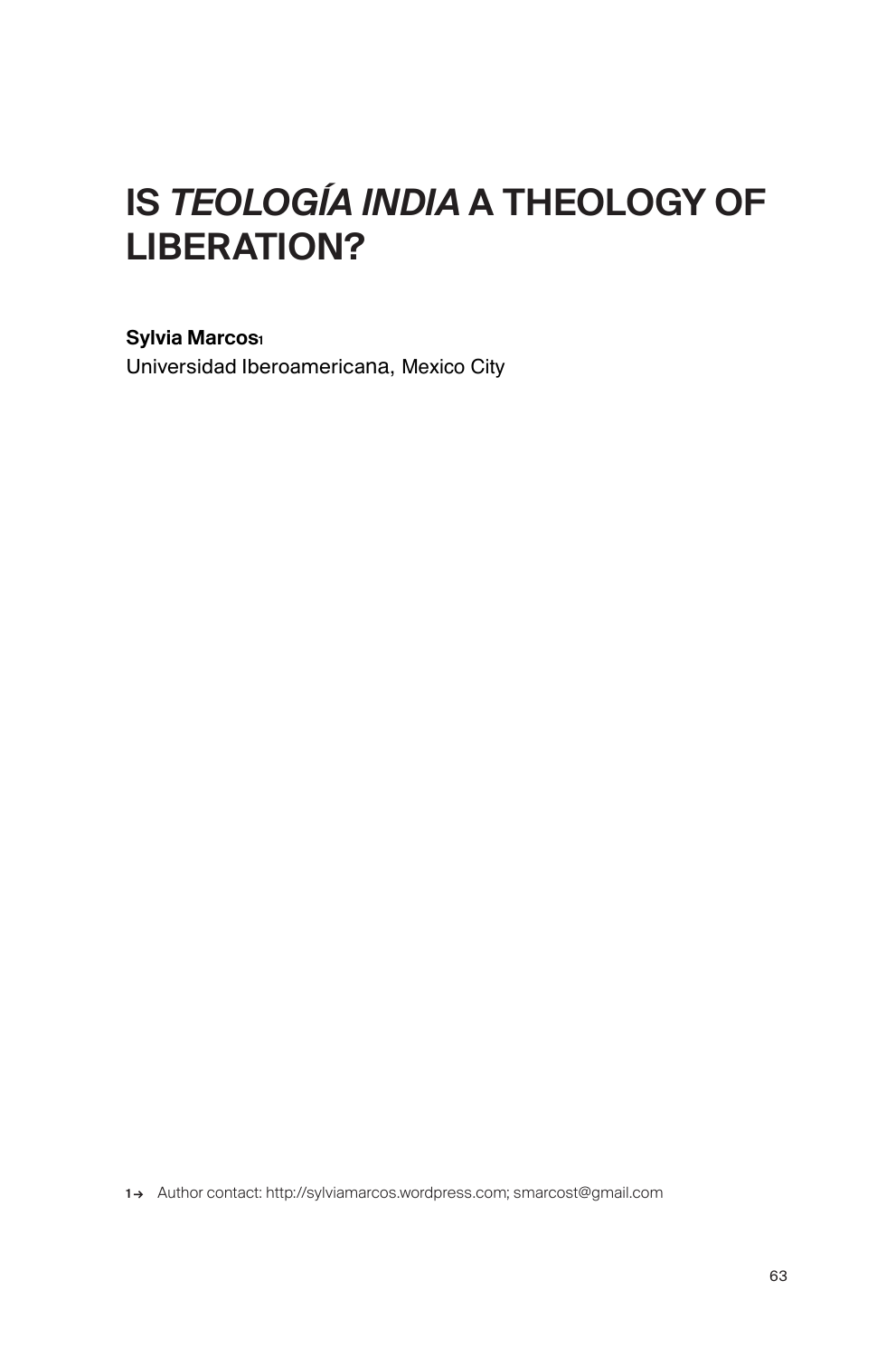How can we define *Teología India*, Indigenous Theology? What makes it different from *Teología de la Liberación*, Liberation Theology? Even though both "theologies" are centered on a preferential option for the poor and Indigenous peoples as subjects of faith, *Teología India*, or *Sabiduría India* (Indigenous Wisdom), as many of the local pastoral actors prefer to call it, goes beyond liberation theology, complementing Catholic liturgy with practices and reflections on faith emerging from Mesoamerican philosophical heritages.

This innovative theological project is grounded in a philosophical approach, a serious and respectful relationship with indigenous Mayan communities. These peoples' beliefs and practices within their *pueblos*<sup>2</sup> belong to the Catholic diocese and are included in its pastoral work in San Cristobal de las Casas, Chiapas, Mexico. Much of what I will review here springs from a long interview I did with Don Samuel Ruiz, the late bishop emeritus of the regional diocese, who worked in San Cristobal for more than 40 years.<sup>3</sup> I will also bring forth some of my own systematizations on "embodied thought"<sup>4</sup> and some lessons learned from my extended ritual participation and presence in the region. Since 1974, when I was first invited by Don Samuel to come to the diocese, I have been loosely but regularly connected to the grassroots projects of *Teología India* and autochthonous churches in Chiapas.

This Catholic proposal is evolving quietly, offering new insights on faith and how we can live together and sustain the earth as well as respect the plurality of the diverse religious and cultural practices and beliefs present in the area. A fresh Catholic Church, innovative and

- 2 → *Pueblo*, as a concept, is the contemporary collective subject of most justice struggles in indigenous movements of the Americas. A recent ontological perspective has proposed an epistemology of collective action (Pablo González Casanova, "Epistemología del animal político," *La Jornada*, August 5, 2021, https://bit.ly/3ACMAQj), so the term *pueblo*, has become the concept where collective struggles are built.
- 3 → The late, emeritus Catholic Bishop Don Samuel Ruiz was a key political defender of the Mayan indigenous populations in his Dioceses in the south-east state of Chiapas, Mexico. He and his collaborators developed a "pastoral indígena" that allowed him to propose and coin the term "Teología India" during his more than 40 years of tenure at the dioceses of San Cristobal de las Casas Chiapas.
- 4 → Sylvia Marcos, "Embodied Religious Thought: Gender Categories in Mesoamerica", *Religion* 28, no. 4 (1998), 371-382.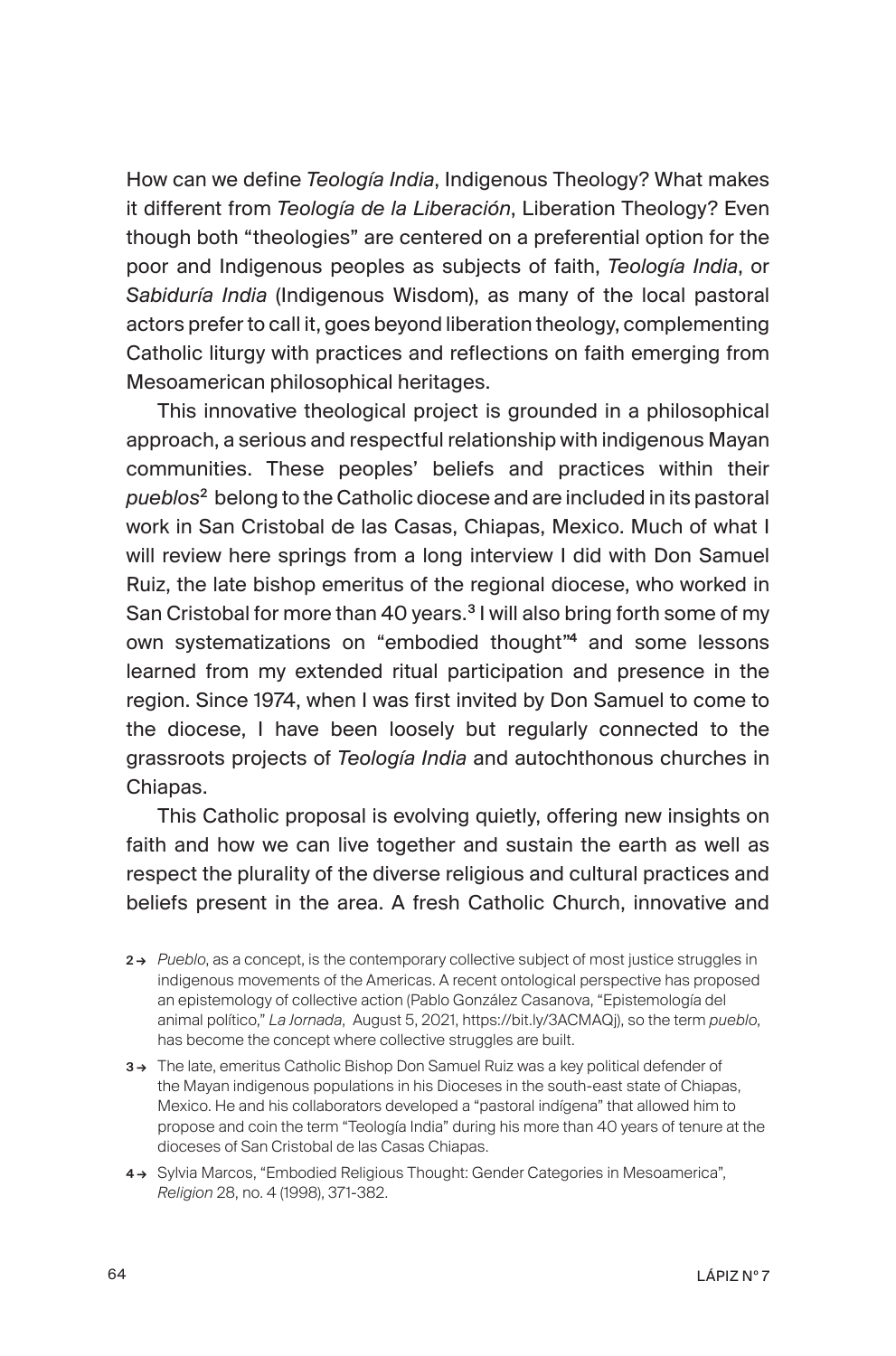committed to social justice is emerging. Chiapas is a tiny point on earth but it is pregnant with hope.<sup>5</sup>

## **THEOLOGY AS A CONSTELLATION OF PRACTICES: A CEREMONY IN THE FOREST OF CHIAPAS**

"O You by whom we live and move, nothing we say here is real. What we say on this earth is like a dream. We only mutter like one waking from sleep…"<sup>6</sup>

"Ipalnemohuani is the God through whom we live" —Nezahualcoyotl, (Chief of Texcoco and poet 15th century)<sup>7</sup>

"Tloquenahuaque" is the Lord of close vicinity, del "cerca y del junto"<sup>8</sup>

I arrive invited to the mass in celebration of an anniversary of *Universidad de la Tierra* (CIDECI) in San Cristobal de las Casas. The *ermita* (chapel) is full. I can see a crowd gathering at the altar. To the side of the bishop stand the priests that will co-celebrate the mass and beside them, a man and his wife, elderly Tzotzil Mayan people. They are *tunnhel*: deacons. Man and woman as a unit, represent the deacon's participation in unity. They incarnate the Mesoamerican concept of "duality," and will contribute as co-ministers in the ceremonial mass. Dressed in their local attire, they stand proudly by the side of the bishop.

- 5 → Hope is inscribed in the collective ritualization of *Teología India*. It springs from hope to be respected and accepted as belonging to indigenous collectivities that have been brutally subjugated, physically exploited, and discriminated against as inferior and primitive due to their particular way of conceiving God, the universe, nature, and themselves.
- 6 → *Cantares Mexicanos: Songs of the Aztecs*, ed. and trans. John Bierhost (Stanford: Stanford University Press, 1985), 170.
- 7 → Miguel León Portilla, *Pre-Columbian Literatures of Mexico* (Norman: University of Oklahoma Press, 1969).
- 8 → Miguel León Portilla, *Aztec Thought and Culture* (Norman & London: University of Oklahoma Press, 1990).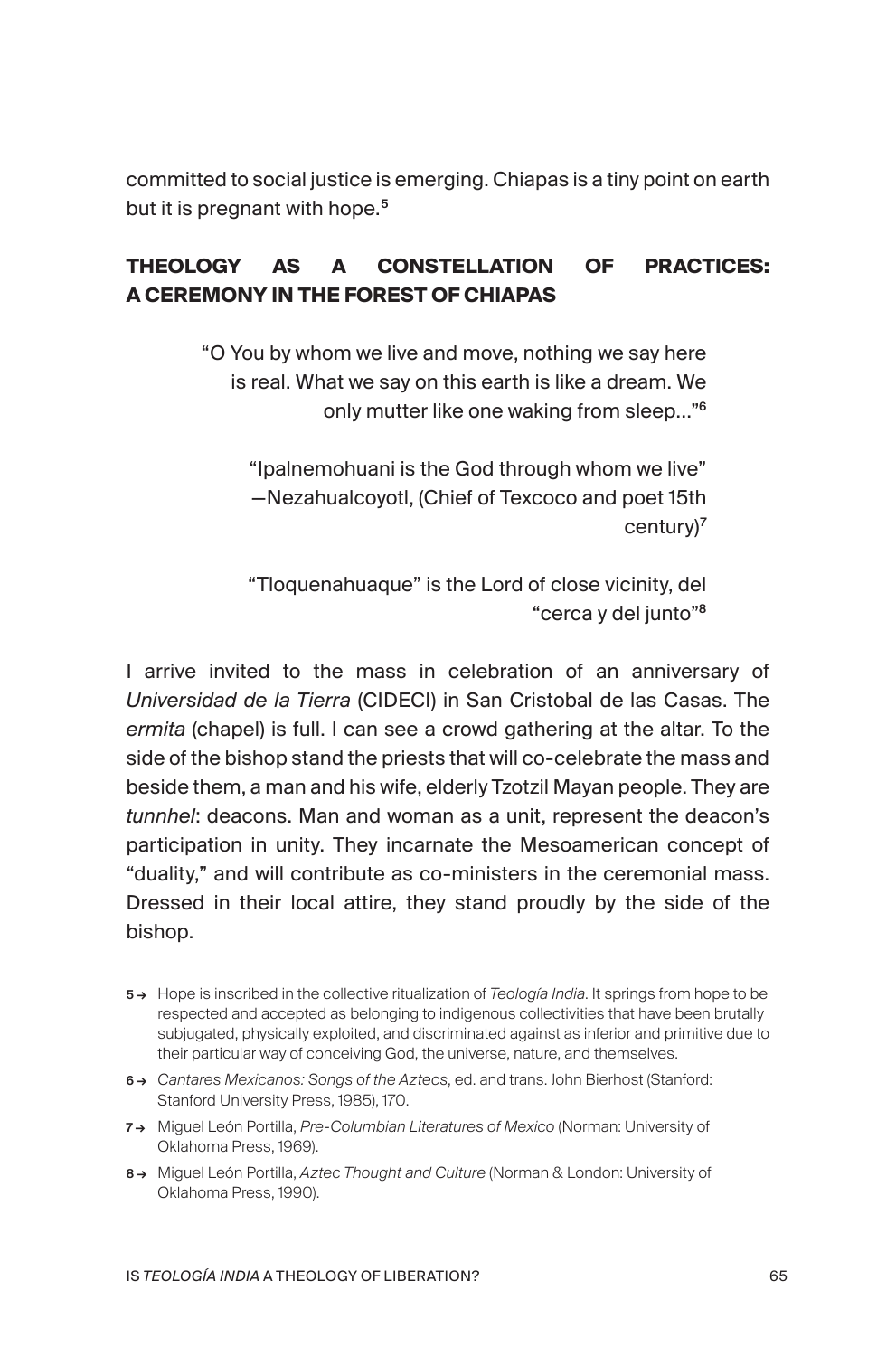The music we hear in this Catholic mass is the ritualistic sacred music of the surrounding indigenous hamlets. We can recognize the structure of the Eucharist, although we could easily be distracted by the splashes of color, the languid, repetitious rhythm of indigenous sacred tunes, and the collectivity that ministers the mass. Several priests and ordained indigenous deacons populate the higher space of the chapel. The readers of the Scriptures are women and they read in three languages: Spanish, Tzotzil, and Tzeltal. Who leads the ritual? I would answer: the collectivity.

In this very concrete experience, many of the tenets of *Teologia India*, and of the project of "autochthonous churches" are perceptible even to an uninitiated onlooker as "excerpts of practice." The pastoral work of the Diocese of Chiapas grows and develops ever more towards a respect and recognition of the values, spirituality, devotions and ritual practices of the region's indigenous peoples. In what follows, I hope to present an epistemic context: dreams as prophecy, myths as history, and indigenous languages as conceptual systems. This is not a finished analysis of a stable reality but a study that reflects the haziness of reality and the process of permanent change.

#### **COLONIAL INFLUENCES**

We should be aware of the ways in which native peoples adapted to their colonial circumstances, accommodated the Christian hierarchy, selected, absorbed and synthesized new ideas and beliefs. On the basis of being a culturally distinct people,<sup>9</sup> they assert a common past, which has been in part suppressed, in part fragmented, by colonialism. They participate in the emergence of a cultural revitalization that reunites the past with the present as a political and religious force. We are witnessing the transformation of Indigenous religion itself, not forcedly through conversion and hybridization, and even less through "commodification," but through its own internal processes of metamorphoses and migrations.

The term religion was, according to Jonathan Smith, first "extended

<sup>9→</sup> Kay Warren and Jean E. Jackson, *Indigenous Movements, Self-Representation and the State in Latin America* (Austin: University of Texas Press, 2002), 13.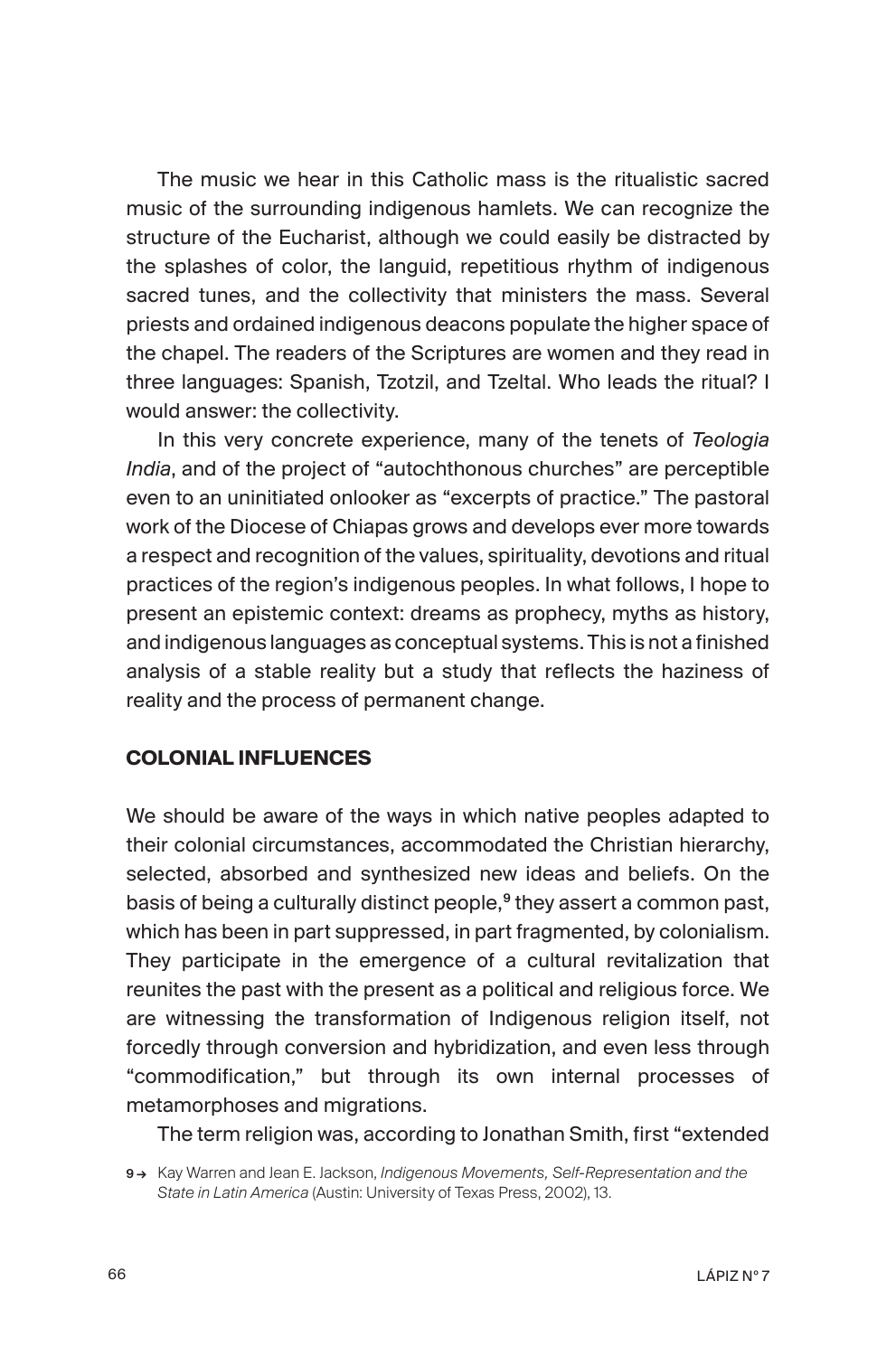to non-Christian examples in the literature of exploration particularly in descriptions of the complex civilizations of Mesoamerica."<sup>10</sup> However, in contrast to the Christianity imported by the Spaniards, indigenous Mayan religious conceptual systems are formed by a complex web of epistemic particularities. Among others we find: concepts of time/ place, gender, nature, self/community embedded in particular cultural perceptions.

#### **THE EPISTEMIC CONTEXT OF** *TEOLOGÍA INDIA*

Knowledge systems pervade our thinking, influence our conceptions of causality, and guide our sensory perceptions. At all times, we are immersed in an epistemic system that organizes the way we conceptualize the material world around us to "fit" this cognitive system.<sup>11</sup> When we approach *Teología India* or *Sabiduría India*, we can discern the underlying cognitive structure, which is intimately bound to indigenous cosmology. Some particularities of these indigenous traditions are: concepts of nature and of the divine in which a merging of transcendence and immanence occurs, a belief in a bi-directional flow of spiritual forces between the realm of the deities and human existence, metaphors as the selected vehicles for conveying hermetic meanings, and beliefs that are *embodied* and thus articulated implicitly rather than explicitly. "The word comes and goes, goes and returns, the word walks . . . to achieve unity, say the indigenous."<sup>12</sup>

Both Pierre Bourdieu and Michel Foucault have written about the quiet way in which an epistemic configuration can operate and express itself. It quietly takes on existence through practices, through actions. The *episteme* is embodied and thus exists: "actions can supply moments of reinterpretation and reformulation."<sup>13</sup> Belief and thought

11 → Sylvia Marcos, "Cognitive Structures and Medicine," in *Curare* 11 (1988), 87-96.

13 → Pierre Bourdieu quoted in: Henrietta Moore, *A Passion for Difference: Essays in Anthropology and Gender* (Bloomington: Indiana University Press, 1994), 155.

<sup>10 →</sup> Jonathan Smith, "Religion, Religions, Religious," in *Critical Terms for Religious Studies*, ed. Mark Taylor (Chicago: Univ. of Chicago Press, 2004).

<sup>12→</sup> La palabra va y viene, se va y vuelve, la palabra camina... para alcanzar la unidad dicen los indígenas." Alicia Gomez in: Samuel Ruiz and Carlos Torner, *Como me convirtieron los indígenas* (Santander Sal Terrae: Cantabria, 2002), 79.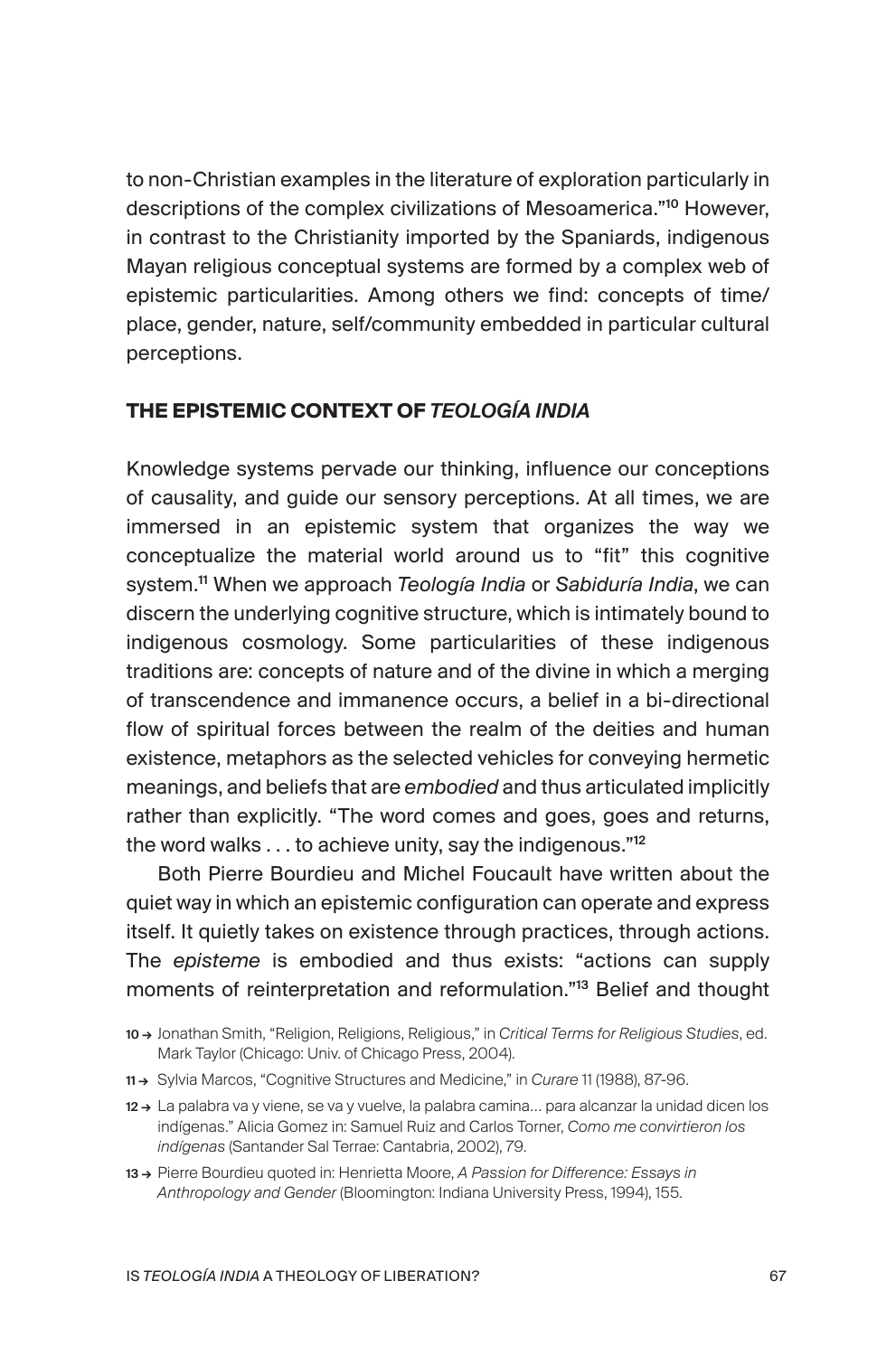enact themselves through corporeality. Without physicality there is no sustenance and foundational reality for ideas, beliefs, thoughts, and especially for *reflections on faith*. Here we can grasp the main tenets of Indigenous spirituality and thus of the intercultural project of *Teología India*. We could call it an *Embodied Theology*.

Its embodied character is also the reason why it is often perceived from the outside as a variable *set of practices*. Don Samuel Ruiz affirms that "the Indigenous people prefer the term *sabiduría* (wisdom) to theology: *sabiduría india*." He adds, "Theology is systematic, abstract," and I would add *disembodied*, "this abstraction is foreign to the Indians . . . who live a communal life. They nourish themselves from contemplation and reflections on nature, myths, and dreams."<sup>14</sup>

## **DREAMING AS PROPHECY**

Thinking about the meaning and place of dreams in Indigenous Tzotzil communities, Don Samuel adds:

the Acteal local inhabitants who had been displaced from their hamlet,<sup>15</sup> they had decided to return home. But some of them had dreams, premonitions. Actually, it was an old woman, an old man, and three others. The five of them agreed in interpreting those dreams as an omen. "This is not the opportune time to return. . . . We cannot go back now."<sup>16</sup>

For the local people, dreams are encoded messages. Dreams are communications from wise ancestral protecting spirits. Don Samuel heard the indigenous interpretations; he understood and valued them in their indigenous context. He even called the dreams "prophetic" and

<sup>14 →</sup> Sylvia Marcos, "Las semillas del verbo en la Sabiduria India,", interview of Don Samuel Ruiz, Re*vista Académica para el Estudio de las Religiones*, Tomo II: Chiapas el Factor Religioso, (Mexico: 1998), 33-59.

<sup>15 →</sup> Don Samuel is referring to the massacre of forty-five people, members of the community of *Las Abejas*, perpetrated by paramilitaries backed by the State government.

<sup>16 →</sup> Marcos, "Las semillas del verbo en la Sabiduria India."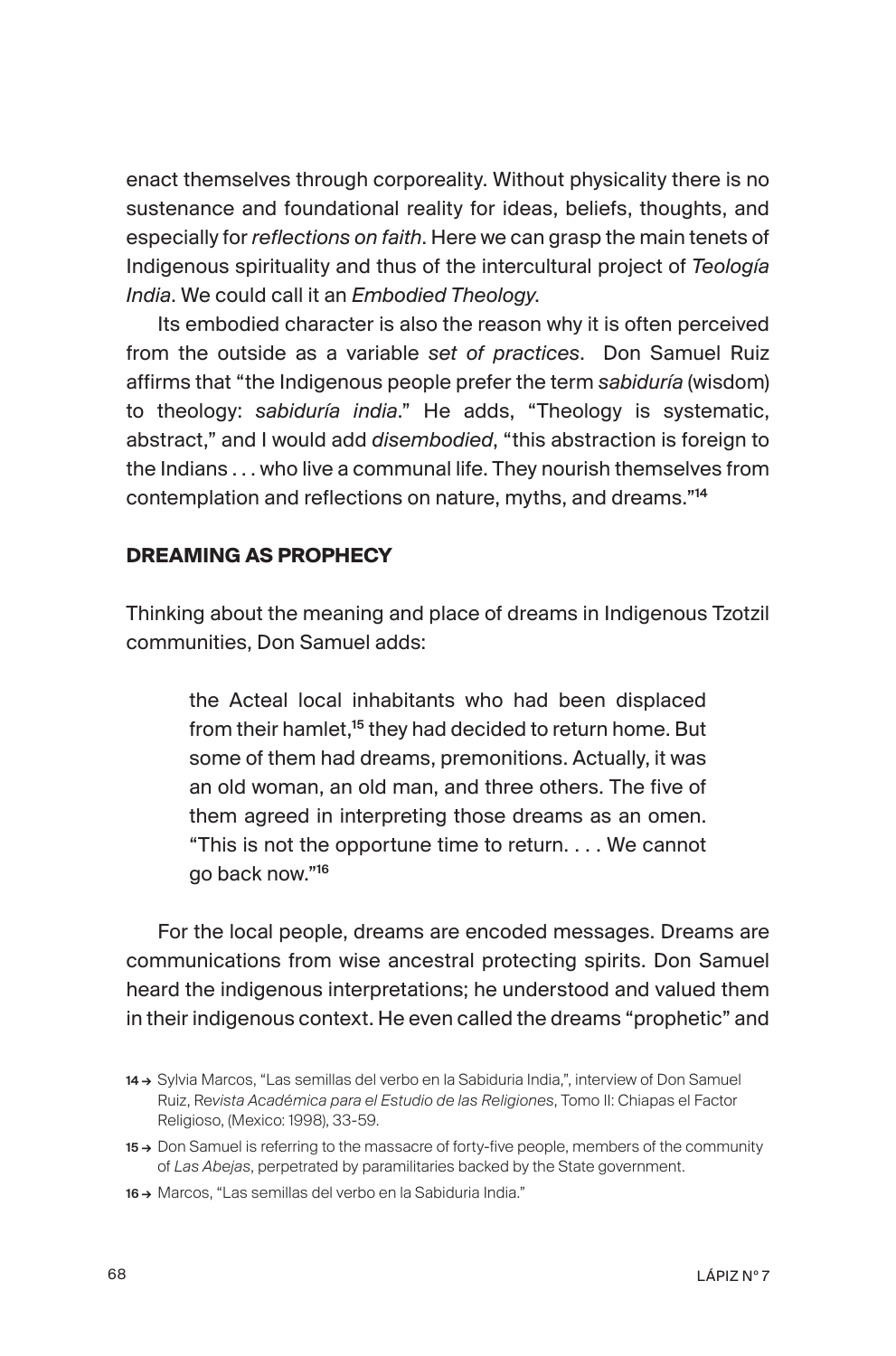gave advice to follow them.<sup>17</sup> The people did not return to their hamlet at that time.<sup>18</sup>

## **MYTHS WEAVING HISTORY**

Myths are History, a history that gets constructed and re-constructed permanently. Myths are considered facts. Don Samuel tells me about the story of a grain of coffee being given to the peoples there by "el Señor" in the origins of time, to help them in their survival. But it is well known that coffee was brought to the region in the early years of last century. How to interpret this?

[T]hrough a telling or a re-telling of their myths, indigenous people enact a reflection or and "Indigenous wisdom" that has been transmitted through their elders . . . the sources from which this presence of God is perceptible spring from within the confines of indigenous culture . . . the reflection which derives from that is not as among us based in philosophy, but rather in mythology. Myth is a form of abstract reflection about things"<sup>19</sup>

Paraphrasing Diane Bell, "the body of wisdom often called 'myths' by outsiders, for the Mayans is a matter of fact."<sup>20</sup>

## **A DEBT THE CHURCH SHOULD HONOR**

Don Samuel smiles and looks at me challengingly: "[T]he Gospel did not arrive in America with Christopher Colombus's three caravels. God was here before."

- 17→ Marcos, "Las semillas del verbo en la Sabiduría India."
- 18 → Although it would be beside the point I am making here, it was the best decision possible at that time and in that situation.
- 19 → Sylvia Marcos, "The Seeds of the Word in Indigenous Wisdom, Interview with D. Samuel Ruiz," trans. Jean Robert (2001), unpublished.
- 20 → Diane Bell, "Desperately Seeking Redemption," *Natural History* 106, no. 2 (1997), 52.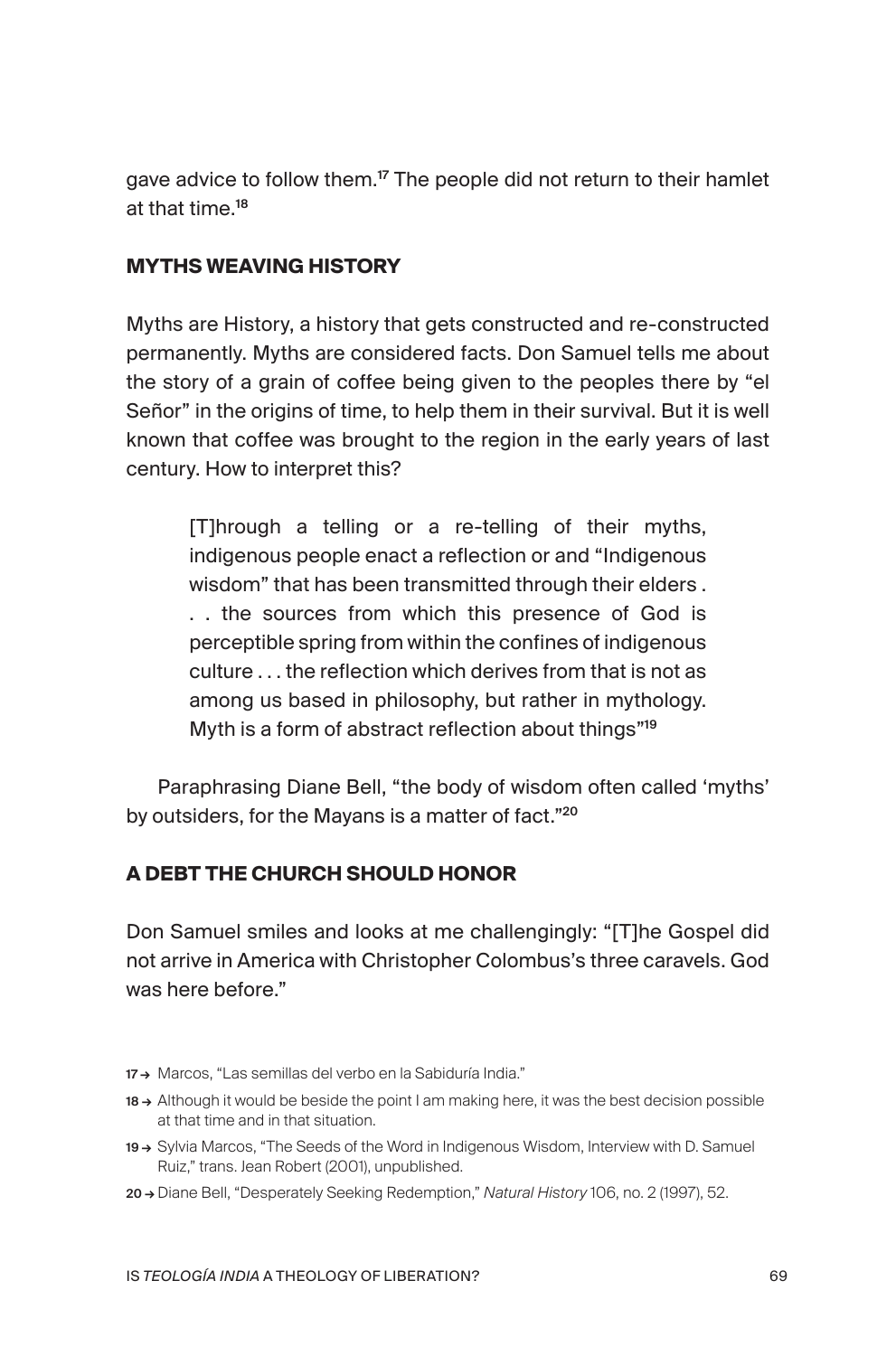One can never overemphasize the importance of indigenous reflection. It initiates a dialogue that never took place in the five hundred years since the first evangelization. A foreign culture was imposed on the Indigenous culture in order to express the gospel. There was no reciprocal listening…it was not possible to recognize anything positive in a religion that was not Christian. …simply, that which was indigenous had no value and had to be eradicated. Only now, after Vatican II we are starting to correct this serious error.<sup>21</sup>

Don Samuel often speaks about "how the Indigenous converted [him]."<sup>22</sup> The evident irony of the power inversion implied in this expression gives some clue of the depths of his commitment to amending the Catholic Church's presence and evangelization in Mexico.

#### **EMBODIED THEOLOGY**

I have analyzed one of the main characteristics of Mesoamerican Mayan thought: a thought that is not built on mutually exclusive categories. A thought that does not separate matter from spirit, earth from sky, death from life, a thought that is embodied or incarnate.<sup>23</sup> One of its main characteristics is the perception of things in flux, both flowing and "fusing." This notion of a continuous flux between the material and the spiritual, of a permanent oscillation between the two poles of a duality is basic to a deep understanding of the proposals of *Teología India* which can best be perceived as a "constellation of practices."

These practices include not only the rhythms of local indigenous music, the chanting, dancing and rituals like *el caracol<sup>24</sup>* but also the veneration of deities inside caves, and the rituals on the sacred space

22 → Ruiz and Toner, *Como me convirtieron los indígenas*.

23 → Marcos, "Embodied Religious Thought."

<sup>21→</sup> Marcos, "The Seeds of the Word in Indigenous Wisdom."

<sup>24 →</sup> In ancient Mesoamerica, deep seashells were the symbol of new beginning.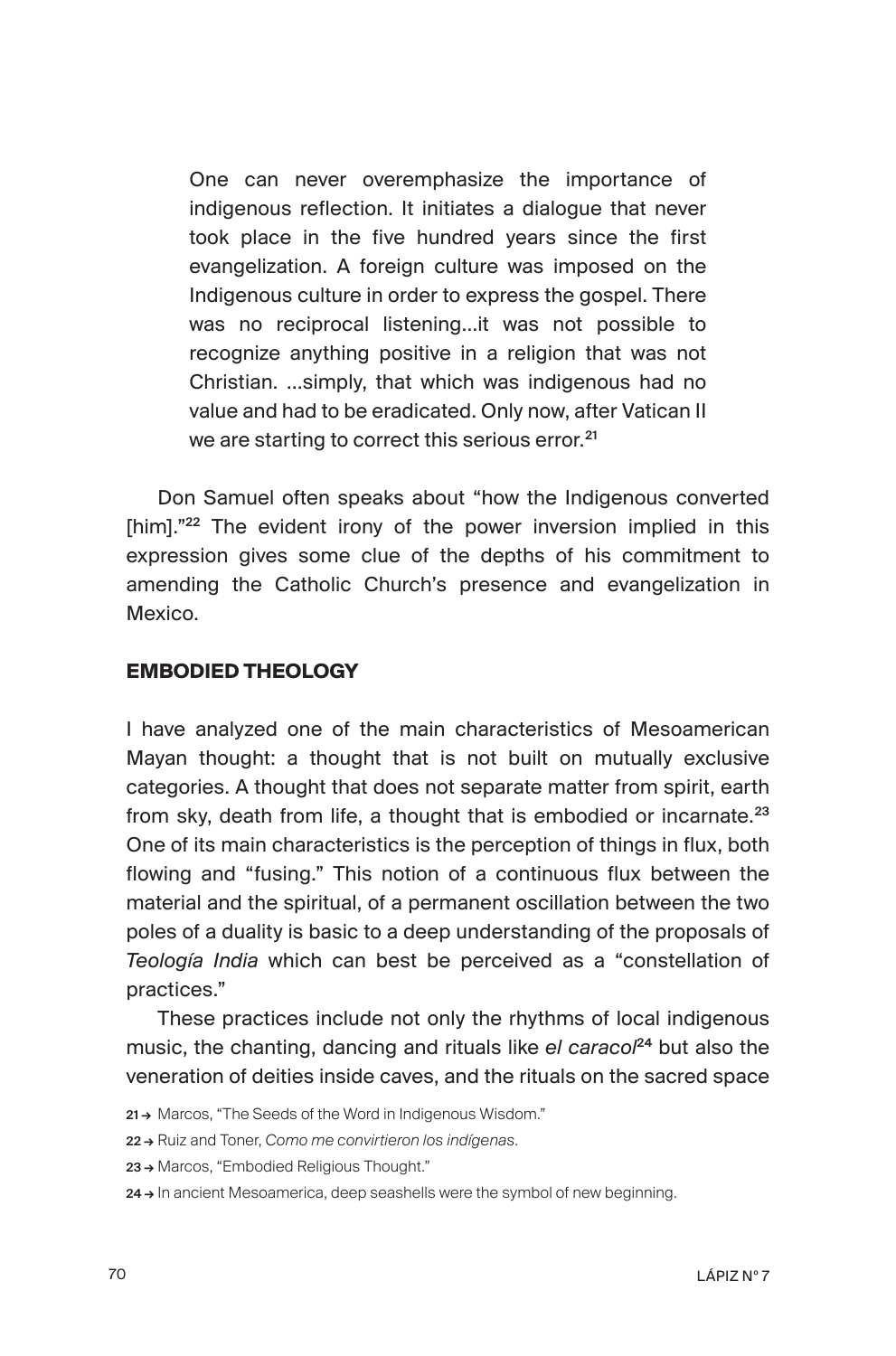on mountain tops. These practices of *Teología India* cannot be fully comprehended by a pastoral work inspired by the conventional Christian strategies of "inculturation," defined as the missionary project of incorporating indigenous music, and art into Catholic liturgy.<sup>25</sup> A deeper effort is now taking place. It includes joint reflection on faith and consultation of elders (women and men) considered the bearers of the indigenous religious traditions. "*Teología India* is a way of reuniting the strength of God, the strength of the elders, and thanks to this strength, confronting conflicts and keeping hope. It is the indigenous themselves who do this work. It is they who speak with the elders."<sup>26</sup> Each community has a group of young indigenous theologians, who speak with the elders, who tell and explain to them the ancient words.

This commitment goes far beyond the "preferential option for the poor," one of the basic tenets of Liberation Theology. *Teología India*  commits itself to respecting the epistemic and philosophical backgrounds of the Mayan cosmos and to building a "theological" perspective in harmony with it. The Christian philosophical religious tradition that came with the missionaries was plagued by a disdain for matter and a rejection of earthly dimensions contradictory to the pristine Christian faith in the Incarnation. Catholics committed to indigenous wisdom move away from these disincarnate conceptions to accommodate a universe where earth and matter are sacred, where natural beings express divinity, and where the spiritual and the material are fused.

According to the Mayan vision of the cosmos, human life is intimately connected with its surroundings. All surroundings have life, so they become sacred. We encounter earth, mountains, valleys, caves, plants, animals, stones, water, air, the moon, the sun, the stars that share in sacredness.<sup>27</sup> In the words of Carlos Camarena, a Jesuit at

<sup>25 →</sup> Paul Gifford, "The Nature and Effects of Mission Today: A Case Study from Kenya," *Social Sciences and Missions* 20 (2007), 122.

<sup>26 →</sup> "La Teología India es una manera de reunir la fuerza de Dios, la fuerza de los abuelos, y gracias a esta fuerza, hacer frente a los conflictos y conservar la esperanza. Son los propios indígenas los que hacen el trabajo. Son ellos los que hablan con los abuelos." Alicia Gomez, cited in: Ruiz and Torner, *Como me convirtieron los indígenas*, 79.

<sup>27 →</sup> Eva Hunt, *The Transformation of the Hummingbird: Cultural Roots of a Zinacantecan*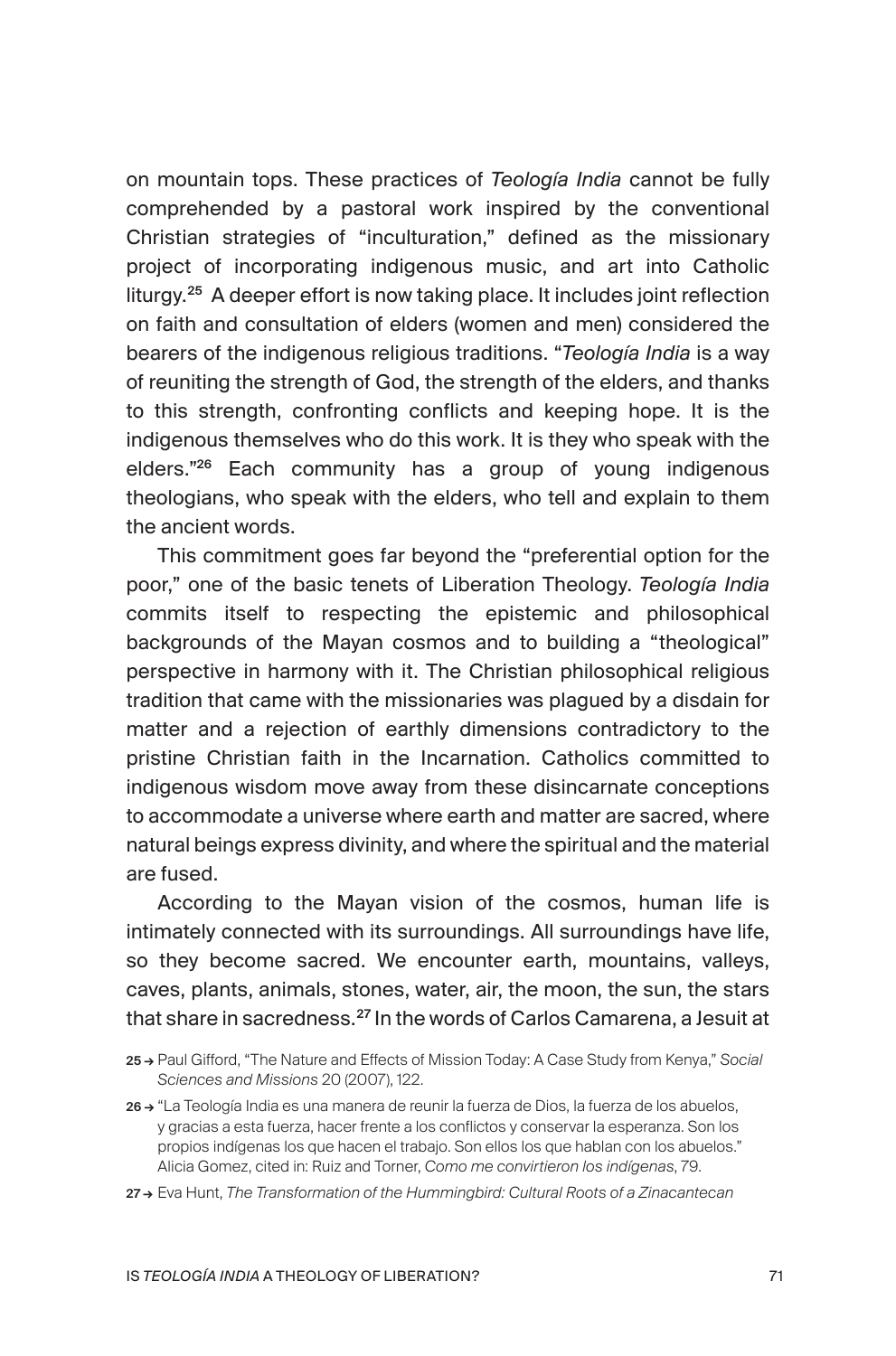the Bachajón Mission in Chiapas since 1963: "For the indigenous peoples material and spiritual realities are the same."<sup>28</sup> Eugenio Maurer a Jesuit parish priest committed to the indigenous populations says:

For the people of Guaquitepec all mountains are "alive" in that they are the font of life: they are the site of cornfields; firewood comes from their slopes; springs emerge from them…they are the dwelling place of important sacred beings . . . they have power in their own right.<sup>29</sup>

For Indigenous peoples, the world is not "out there," established outside of and apart from them. It is within them and even "through" them. *Teología India* says this explicitly. It is not an abstract reflection springing from pure spirit or pure mind. It is grounded, it is practices, actions, rituals, and devotions, processions, embroidering, dancing and chanting. All these actions have to be incarnated into bodies which are themselves a vortex of emanations and inclusions from the material as well as the non-material world. As such, carnal bodies are intertwined in the divine and belong to the sacred domain.<sup>30</sup>

"Here you cannot distinguish between God and the world, between God and his creation."<sup>31</sup> Thus, *Teología India* has to be found in the myriad incarnated and corporeal ways by which the Indigenous peoples express their beliefs. "The indigenous cultures are characterized by their unity," says Andrés Aubry, and he adds: "unity also between death and life."<sup>32</sup> Here again, we find the duality and fluid oscillation between

*Mythical Poem.* (New York: Cornell University Press, 1977)

- 28 → "Para los indígenas las realidades espirituales y materiales son lo mismo." Ruiz and Torner, *Como me convirtieron los indígenas*, 88.
- 29 → Gary Gossen and Miguel León Portilla, *South and Meso-American Spirituality: From the Cult of the Feathered Serpent to the Theology of Liberation* (New York: Crossroad Publishing, 1997), 232.
- 30 → Marcos, "Embodied Religious Thought."
- 31 → "Aquí no se puede distinguir entre Dios y el mundo, entre Dios y su obra." Andrés Aubry quoted in: Ruiz and Torner, *Como me convirtieron los indígenas*, 63. Andrés Aubry was a French historian who, since 1974, coordinated and organized the *Archivo Diocesano*, the Archives of dioceses of San Cristobal de las Casas.
- 32 → "Las culturas indígenas se caracterizan por su unidad…unidad también entre la muerte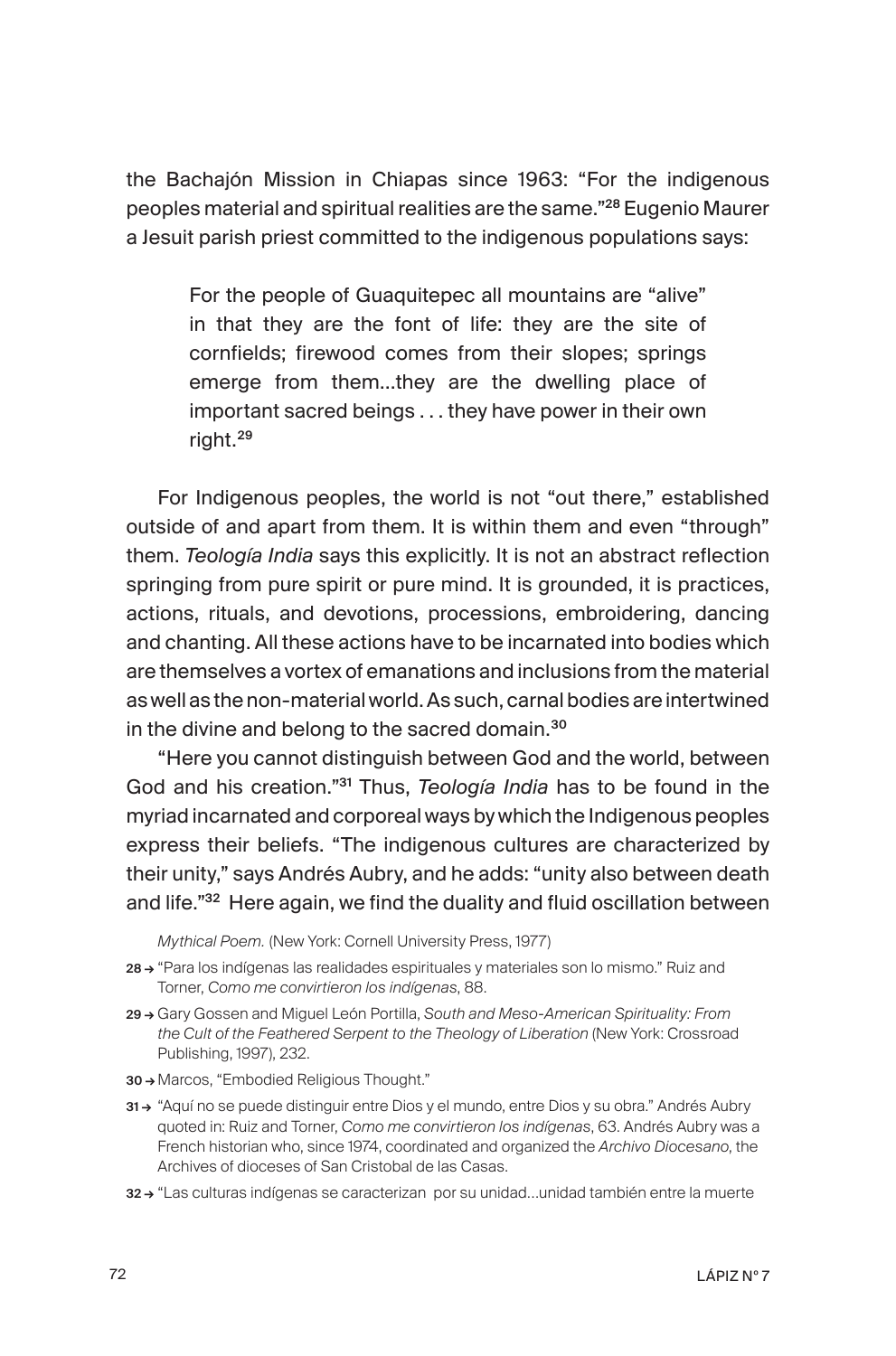opposed and complementary poles.<sup>33</sup>

## **INDIGENOUS LANGUAGES**

The conceptual source of *Teología India* springs from local indigenous languages. Aubry affirms that "a language is a conceptual system." As an example he mentions that in Tzotzil, there is no word for the Spanish verb *ser* (to be). To take a Spanish "equivalent," let's consider the verb *estar* in its differences with ser. *Estar* means "being in relation" to someone else or to a situation or to the natural surroundings (*entorno*). There is no concept of an ontology where a being is conceived by itself, alone, individual, separate.

*Teología India* is greatly enhanced by the use of terms, meanings, and syntactic turns proper to indigenous Mayan languages. *Teología India* in Chiapas could not be grasped without those languages that provide it with its foundation. The pastoral work of the Diocese makes permanent use of one or several of those languages allowing for their particular conceptual meanings to inform its commitments and work.

## *TEOLOGÍA INDIA* **AS AN OUTCOME**

"Teología India is the final result of a pastoral action."<sup>34</sup> *Teología India* and its practices do not stem from a project started by the will of the bishop, the priests, nuns, or the pastoral agents at the diocese of San Cristobal. They did not sit together to discuss and decide how it had to be done. It is the result of their pastoral approach with indigenous communities, and of their respect and awe for the Indigenous religious universes. These Indigenous universes are so elusive, so rich, and have been discarded in the past. It is the end result of many years of

34 → Christine Kovic, "Maya Catholics in Chiapas México: Practicing Faith on Their Own Terms," in *Resurgent Voices in Latin America Indigenous Peoples Political Mobilization and Religious Change*, eds. E. L. Cleary and T.J. Steigenga (New Brunswick: Rutgers University Press 2004), 187-207.

y la vida." Andrés Aubry quoted in: Ruiz and Torner, *Como me convirtieron los indígenas*, 67.

<sup>33 →</sup> Sylvia Marcos, Taken from the lips: gender and eros in Mesoamerican religions (Boston: Brill Academic Press, 2006).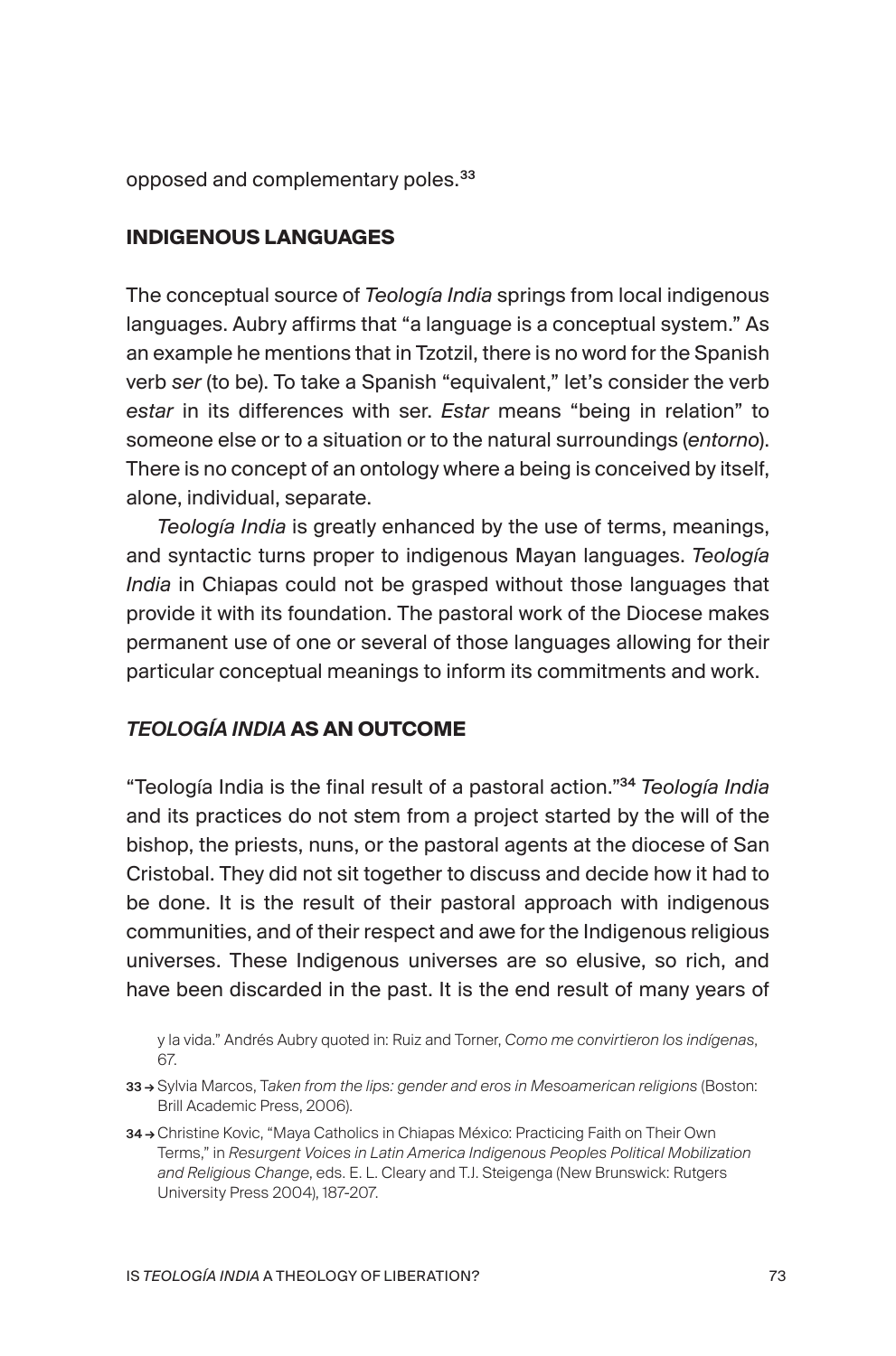getting close to the Indigenous peoples and communities with an attuned ear, a respectful attention, and a congenial attitude. Especially vital is the attitude of pastoral actors, listening and learning to absorb indigenous epistemic worlds and how to work with and through them. Perhaps hidden is the idea, that I venture here as my own, that the pastoral agents, nuns and priests, and the bishop himself could discover a way of feeling and conceiving God that would also enrich their own.

## **THE COLLECTIVE WAY OF UNDERSTANDING GOD**

*Teología India* is and must be a collective experience. It is practiced within the collective corporeality and embeddedness of liturgies.<sup>35</sup> Historically, Christianity has a strong communitarian sense, and early Christian assemblies have been a model and are always at the background of our hopes for a better Catholic community. Yet, the indigenous lived experiences of community are grounded in a concept of collectivity hard to understand from a Westernized mentality. It is easy to be entranced by the ways we see them acting, living, and believing through community. It stands out as an ideal. Some of the first Catholic missionaries that arrived in the Americas agreed, describing these communitarian ties as "the Christianity of the Indians."<sup>36</sup>

To Indigenous peoples, even today, a community is not conceived as a collectivity of individuals, according to the Western scheme exposed by Louis Dumont in his *Essays on Individualism* (1992). For the Westernized mentality, a whole (Greek: *holon*) is a collection of individuals (Greek: *atomoi*); accordingly, Europeans, North Americans and Westernized Mexicans are trapped in an *atomistic holism* that renders notions of the person as a node in a network of relations and notions of one's place in the world as a *topos in a cosmos*. For the

<sup>35 →</sup> This is why Don Samuel was adamant about not allowing me to interview him about *Teología India* on his own. This is why in his book *Como me convirtieron los indígenas* he insisted that several pastoral agents be interviewed along with him.

<sup>36 →</sup> Some of these early colonial sources are Fray Bernardino de Sahagún, Fray Diego Durán, and Motolinia, who admired the collective cohesion and sharing of the local Indigenous peoples they were catechizing.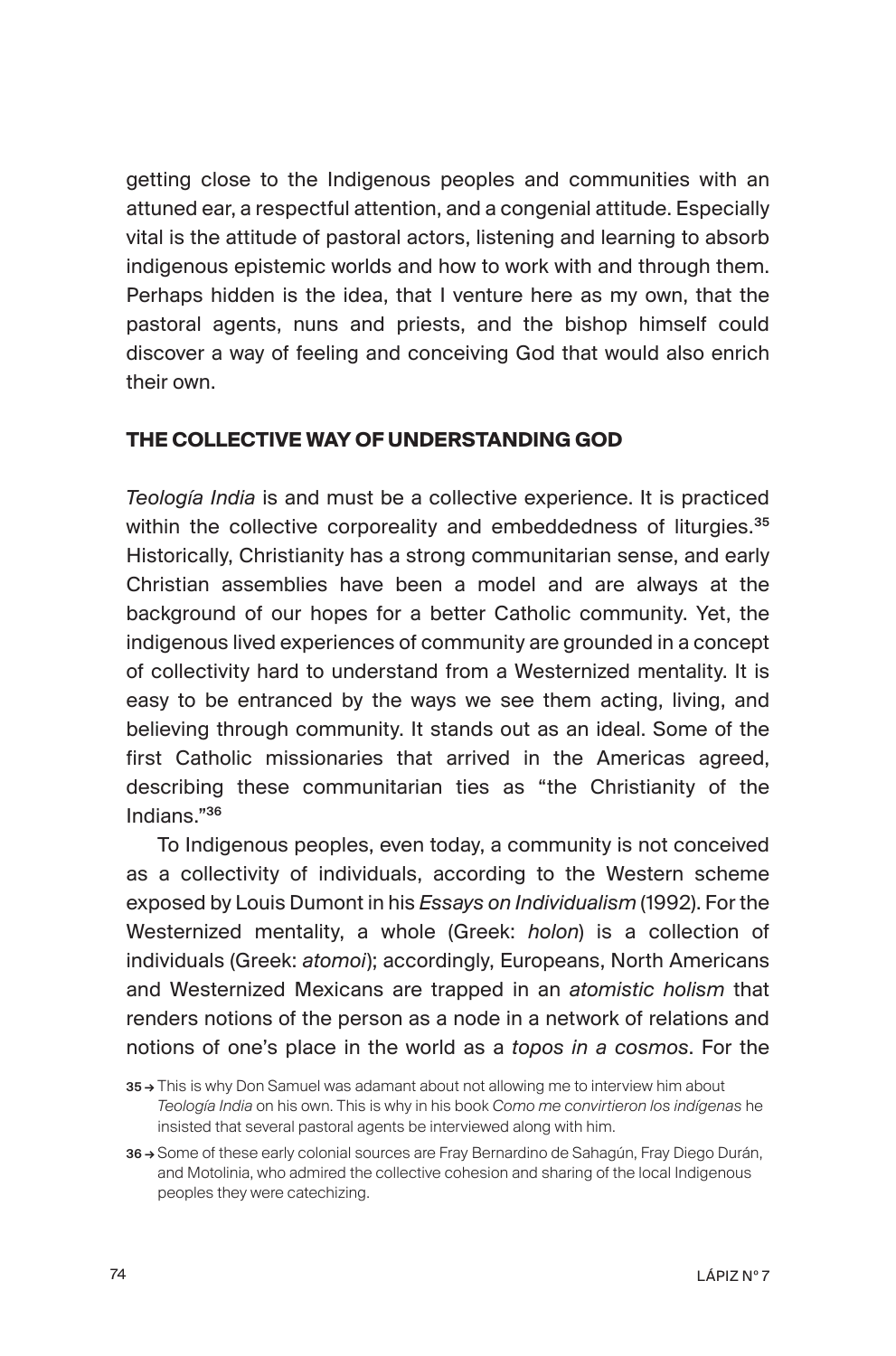Indigenous Mesoamericans, the full person has always been in her/ himself parts of the collectivity: the *calpulli*, the *Junta de Buen Gobierno*, the *pueblo*. It means that a part of him/herself belongs to the collectivity of which he is a part. The person is not complete without that part. If it were missing, he or she would experience it as the loss of a limb or another vital entity without which he or she lacks integrity and coherence as a person.

The embeddedness of the person in the collective cannot be equated to the consideration of the *ego* as a totally separate individual being, body and soul. With our concepts of the unitary soul or unitary identity or unitary subjectivity, we are unable to know in depth what collectivity means for the indigenous people. We can only try.

In Catholic faith-based organizations like *Las Abejas* (The Bees), we can detect the kind of communitarianism that pervades the indigenous worlds; their cellular structure, as in the case of Acteal in the municipality of Chenhalo,<sup>37</sup> allows for maximum flexibility. They are one of the most visible outcomes of the outreach of the pastoral work of the diocese. This cellular collective structure enables the constituent organizations to shift arenas, modifying their strategies in response to attacks by the federal and state police and paramilitary forces. It permitted the collective mode of organization to extend across regions. Indigenous peoples in the self-constituted autonomous regions of Northern Chiapas and the Lacandon rainforest as well as bordering hamlets of highland municipalities (*municipios autónomos*) are in fact engaged in the practice of collective autonomy while waiting for the government to implement the San Andrés Accords.

The diocesan pastoral work sustains and builds on these indigenous practices. Spirituality is linked to a communitarian sense in which all beings are interrelated and complement each other.

 June Nash affirms that the indigenous people are seeking autonomy in daily practice through *Juntas de buen gobierno*, operating within an Indigenous collectivity. Through the practices of *mandar obedeciendo*  (obeying we lead), one could easily think of the early Christian communities being embodied in contemporary practices by these

37 → As noted above, forty-five members of the community of *Las Abejas* were massacred.